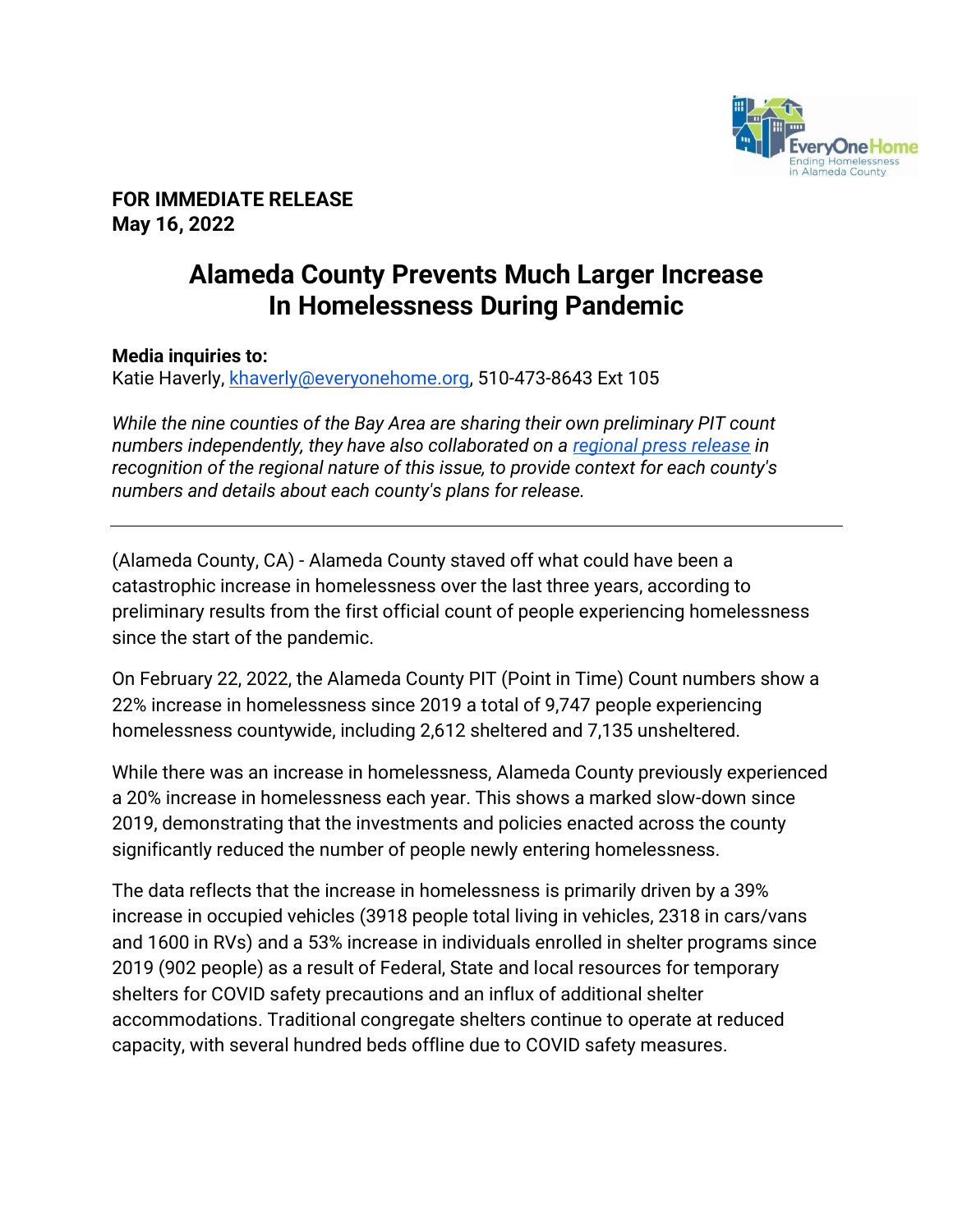The full report will be complete by mid-July and will include detailed information on the count and survey results of people experiencing homelessness, jurisdictional and demographic breakdowns and survey results such as health conditions, residency before homelessness, employment status, and what people say could have prevented their homelessness.

The preliminary findings provide support for the direct correlation between investment and policy with the reduction in homelessness. Across our county, key stakeholders agree that additional investment is required to end and prevent homelessness.

"This count reflects the effects of the pandemic. It was delayed a year and a lot of measures and one time funding came in from the Federal and State governments that focused on keeping people housed, but still both sheltered and unsheltered populations have increased. Alameda County has a plan to alleviate homelessness, and now is the time to provide resources for the plan through longterm investment in housing for our very low-income citizens" said Moe Wright, Chair of the Leadership Board of EveryOne Home, the collective impact initiative that facilitates the Alameda County Continuum of Care.

"It is abundantly clear that this Count mattered more than previous tallies. Our cities were faced with the biggest confluence of crises we've seen in years - having to respond to the combination of a historic health pandemic while supporting thousands of people on the street without a home to shelter in place. Our local heroes went into overdrive to care for and support our unhoused neighbors in Alameda County while our leaders on the federal, state, and local levels deployed creative, nimble and record high resources into our homeless system. This is a teachable moment recognizing that we now have a roadmap on how resources, if invested to scale, can end and prevent homelessness in our County," said Chelsea Andrews, Executive Director of EveryOne Home, the collective impact initiative that facilitates the Alameda County Continuum of Care.

"We know how to solve homelessness," said Tomiquia Moss, Founder and CEO of All Home, a regional organization dedicated to ending homelessness and housing insecurity for people with extremely low incomes. "Programs like Roomkey and Homekey, as well as eviction moratoria and emergency rental assistance programs have changed the game, and there's no going back—it's time to lean in, finish the job, and end the suffering on our streets."

"This data will help us address homelessness, which is key to making sure that everyone in our county lives in a thriving community. We saw during the pandemic that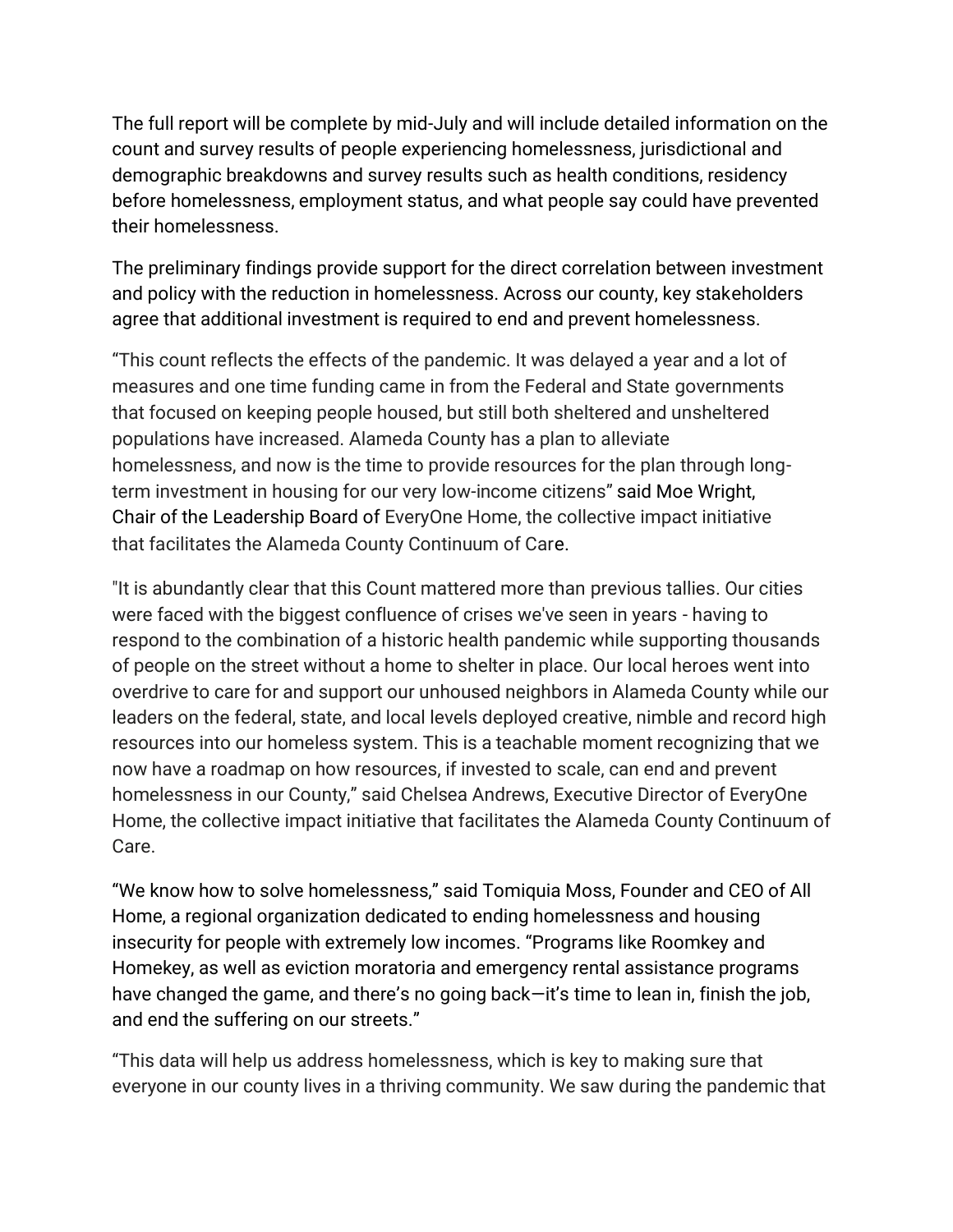working together and taking bold action \*can\* bring people home. Homes solve homelessness - so let's keep investing in housing solutions. Alameda County's Measure A1, providing homes for almost 1,000 formerly unhoused people, and Project HomeKey, show that we can make progress if our resources and priorities are aligned" said Gloria Bruce, Executive Director of East Bay Housing Organizations (EBHO).

"From Albany to Piedmont to Oakland, not one city in District 5 is untouched by the reality of homelessness. Although the rate of increase in the number of individuals counted has slowed, any increase is unacceptable. And, we know this number would be far greater were it not for safeguards – such as eviction moratoriums – that were set in place to help those struggling as a result of the pandemic and ongoing economic recovery. That being said, this real-time data is incredibly important to inform the County as it works to provide critical services to the unhoused and support them in securing shelter and permanent housing" shared Supervisor Carson, District 5.

"The 2022 Point in Time Count data is crucial to finding lasting solutions when fighting homelessness. The pandemic created no new data in three years, and we know there are more people vulnerable to becoming unsheltered. We must implement programs using an equity lens to keep people housed, sustained, and lower the risk for homelessness in Alameda County", added Supervisor Richard Valle, District 2.

"We had to scramble during the pandemic to assist people in shelters and outside, and we were able to offer temporary housing with healthcare services to over 5,000 additional people in these challenging circumstances, and many of them have moved to housing. Unfortunately, these efforts fall short of what is needed, especially as federal assistance has waned. Far too many people are still living outdoors in unacceptable conditions, and we need a lot more housing," said Kerry Abbott, Director of Homeless Care and Coordination for the county. "We have invested in proven solutions informed by people who have been homeless, but we need so much more. For as many people as we have housed, more have lost their housing in this extremely high-priced market, and that invariably impacts people of color the most, especially African Americans in this county."

"Today's data release captures the progress we've made as a region and the stark challenges we face by affirming what we all see and feel right now: Too many of our neighbors continue to live unsheltered and unconnected to the safety and services they deserve. Although Oakland made clear progress in reducing outdoor street homelessness and doubling our shelter capacity since the last PIT Count, we know more investments are needed to end California's greatest crisis. As Chair of the [CA Big](https://twitter.com/CABigCityMayors?ref_src=twsrc%5Egoogle%7Ctwcamp%5Eserp%7Ctwgr%5Eauthor)  [City Mayors](https://twitter.com/CABigCityMayors?ref_src=twsrc%5Egoogle%7Ctwcamp%5Eserp%7Ctwgr%5Eauthor) and [Mayors & CEOs for US Housing Investment](https://housinginvestment.org/), I'll continue to fight for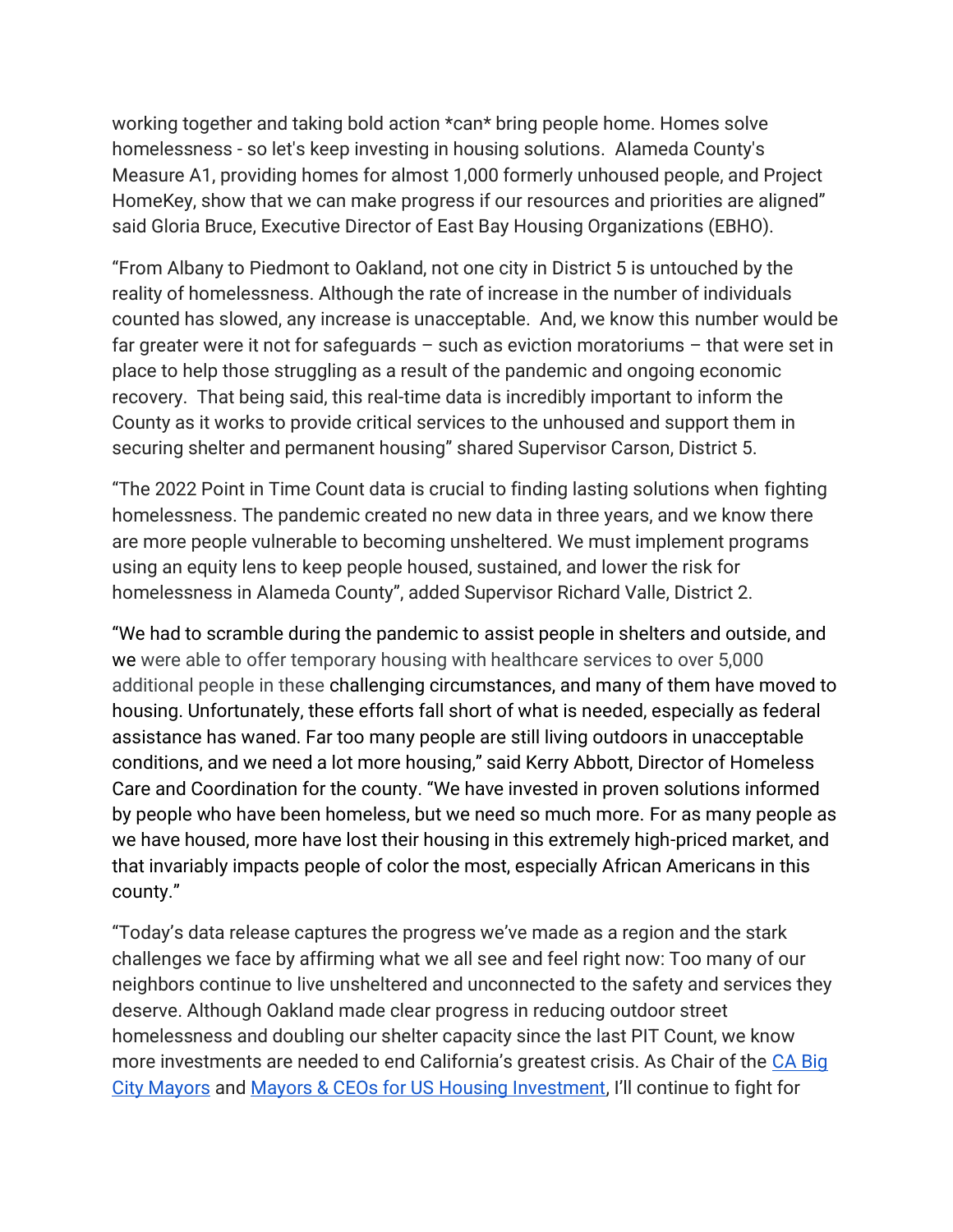more resources from the State and Federal Government. Behind this data are stories of personal triumph and systemic success – we must urgently invest what is needed to bring these successes to scale and end the moral outrage of homelessness" said Oakland Mayor Libby Schaaf.

"The Point in Time Count reflects the incredible work we are doing in Berkeley to lift people out of homelessness: despite a pandemic causing financial hardship for many, homelessness went down 5% in Berkeley to 1,057 individuals since the last count in 2019. I want to thank Berkeley voters for approving Measure P in 2018. This resource is being used to fund services that are truly making an impact in people's lives," said Berkeley Mayor Jesse Arreguín. "Despite these successes, there is much more work to be done. Countywide, homelessness has gone up 22%, showing that we need a regional approach to truly make a difference. Under the Alameda County Home Together Community Plan, cities are collaborating to apply successes, such as those that have been realized in Berkeley, at a countywide level."

"It has been three years since the last Point in Time count, during which we've experienced an unprecedented pandemic, and therefore anticipated an increase in unsheltered homelessness in our community," stated Fremont Mayor Lily Mei. "The recent PIT count validates the continued need for permanent affordable housing, as well as programs and services to help stabilize Fremont community residents living outside and specifically in vehicles. Fremont will continue to advocate for work on regional solutions to this issue and for much needed funding to help support our response to this challenge."

"Over the past three years, Hayward has invested over \$15 million to address homelessness. Today, we see a 22% reduction in homelessness since 2019. The 2022 Point-in-Time data is an opportunity to illustrate the critical importance of targeted investment in services, shelter, and housing to make homelessness rare, one-time, and brief. With sustainable and dedicated funding, we can continue to reduce homelessness in Hayward and beyond" stated Hayward Mayor Barbara Halliday. "There is still more work to be done. We continue to see disproportionately higher rates of homelessness among black and native households. We are proud of our stronger than ever partnership with Alameda County and our 13 neighbor Cities, and we look forward to continued state and local investment as we move forward with this vital work."

"The data collected by the Point-in-Time count helps determine federal and state funding, as well as critical funding that Alameda County and the City of Alameda receive to implement programs and employ tools aimed at ending homelessness. These include providing supportive social services and employing a "housing first" model. The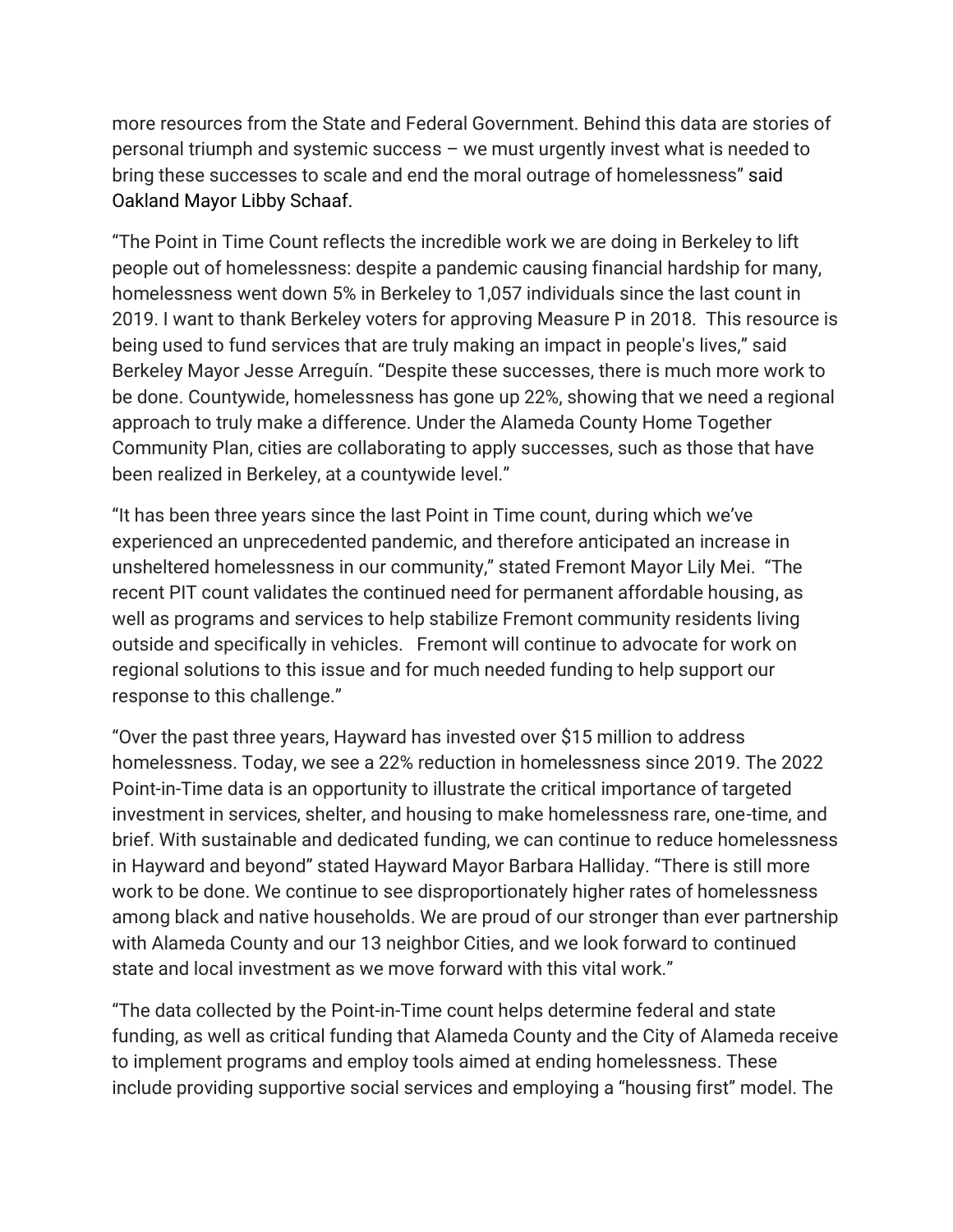Alameda City Council has made it a priority to increase available housing and minimize barriers to accessing housing because housing is a human right." shared Alameda City Mayor Ezzy Ashcraft.

"For me, each number in the 2022 Point-in-Time Count represents a person, their story, and the needed social services that enable them to thrive in our community. My City Council colleagues and I have prioritized programs and services that address this crisis in our community. The City continues to provide funding to non-profit organizations that provide critical services such as food, a warm shower and outreach and engagement services that center the needs of folks represented in this data. We've also redoubled our focus on serving our most vulnerable residents through the new stand-alone Human Services Department and our recent efforts to purchase a hotel and convert it into a navigation center. We also support faith-based organizations in their pursuit of building tiny homes on their properties. My emotions are pulled by the number of residents that do not have permanent housing. That said, I am confident my City Council colleagues and City staff are making strides to meet the needs of this vulnerable population" shared San Leandro Mayor Pauline Russo Cutter.

"The City of Newark supports the mission of EveryOne Home to end homelessness in Alameda County. The 2022 Point In Time Count assists us in connecting viable resources to those individuals unsheltered and at risk " shared Newark Mayor Alan L. Nagy.

"During an unprecedented time, the City was able to work across agencies throughout Alameda County and local service providers to prevent a much larger increase in homelessness during the COVID-19 pandemic. The emergency investments made through the use of emergency federal, state, and local funds and eviction moratoriums helped to limit the impact of homelessness on the City's residents. The City will continue to work on identifying reliable, ongoing funding sources to support our most vulnerable populations" shared Union City Mayor Carol Dutra-Vernaci.

A press conference will be held Monday May 16, 2022 at 10:30 AM over zoom to share key findings from the Count and address questions from the media.

## **[Zoom Link:](https://us02web.zoom.us/j/81156119909?pwd=MUVJTmY0aTAzZlZBK3pKZlZxUW9rQT09)**

**[https://us02web.zoom.us/s/81156119909?pwd=MUVJTmY0aTAzZlZBK3pKZlZxUW9r](https://us02web.zoom.us/s/81156119909?pwd=MUVJTmY0aTAzZlZBK3pKZlZxUW9rQT09#success) [QT09#success](https://us02web.zoom.us/s/81156119909?pwd=MUVJTmY0aTAzZlZBK3pKZlZxUW9rQT09#success)**

Meeting ID: 811 5611 9909 Passcode: 649216